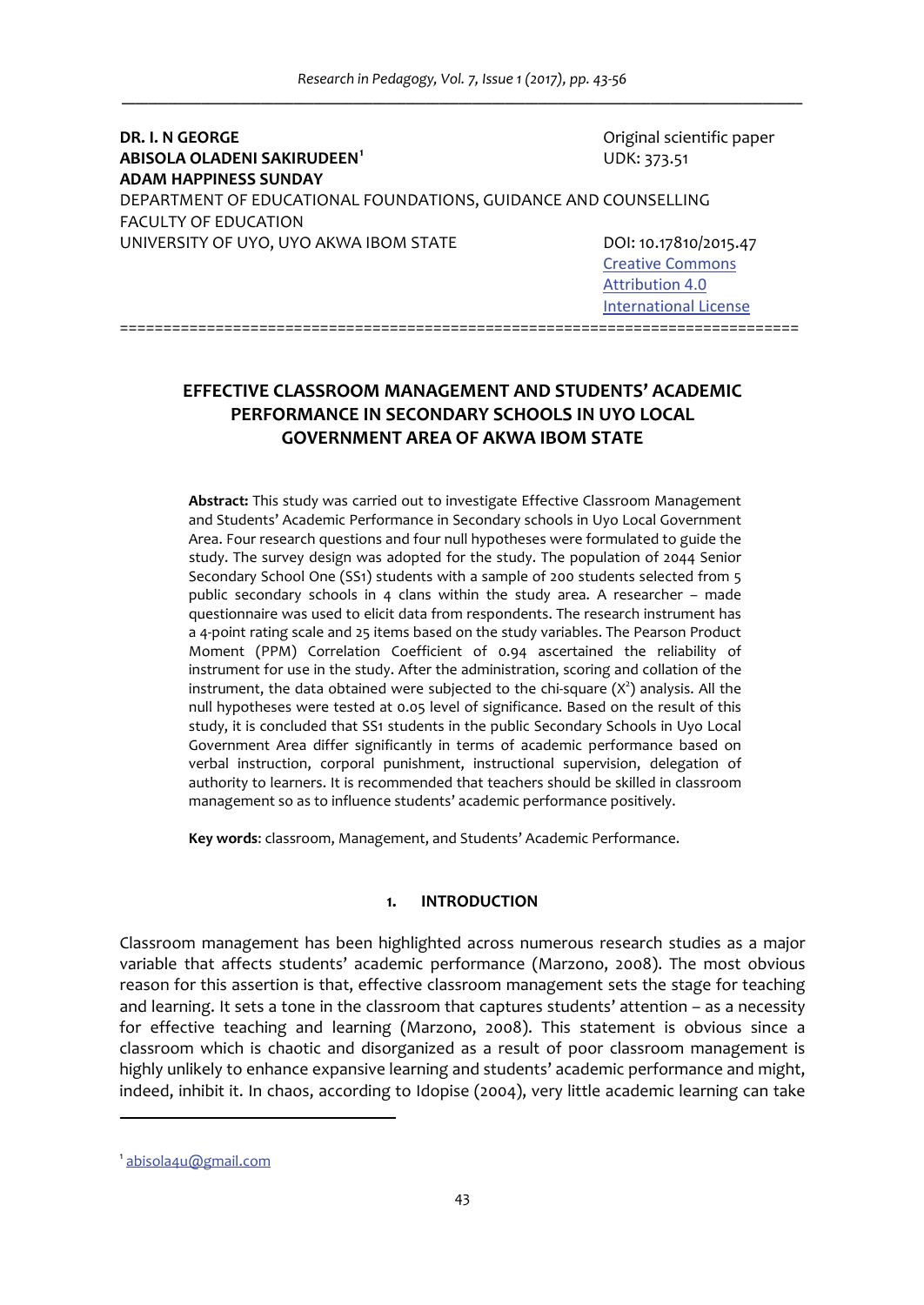place. According to Walter (2006), classroom management differs from one teacher to another because of the teacher's personality, teaching style, preparedness, and number of students in the classroom.

According to Umoren (2010), the concept of classroom management is broader than the notion of student control and discipline, it includes all the things teachers must do in the classroom to foster students' academic involvement and cooperation in classroom activities to create conducive learning environment. Morse (2012), relates that classroom management involves curtailing learner's disruptive behaviors such as fighting and noise making, close observation, arrangement of classroom learning materials, and response to students who suffer from poor sight (vision), poor hea3etb ring, poor reading, poor writing, poor spelling, shame, dullness, hyperactivity and poor study habits.

When classroom management is viewed in a more wider and holistic sense, incorporating every element of the classroom from lesson delivery to classroom environment becomes important (Nicholas, 2007). According to Nicholas (2007), this includes creating organized and orderly classroom, establishing expectations, inducing students' cooperation in learning tasks, and dealing with the procedural demands of the classroom. This view of classroom management contrasts to a more narrow view of classroom management as it deals with just discipline and control. According to Bassey (2012), the wider view of classroom management shows increased engagement, reduction in inappropriate and disruptive behaviors, promotion of student responsibility for academic work, and improved academic performance of students.

In effect, discipline, control and the consequences become authoritative or punitive approaches to classroom management. These have become much smaller part of the term classroom management. Thus, classroom management denotes much more than any of these words (Charlie, 2006). As put by Williams (2008), classroom management involves how the teacher works, how the class works, how the teacher and students work together and how teaching and learning takes place.

An analyses of the past 50 years of classroom management research identified classroom management as the most important factor, even above students' aptitude, affecting students' learning and academic performance (Wang, et al., 2009). Contrary to popular belief held by Pandey (2006), classroom management is not a gift bestowed upon some teachers. While it is true that some teachers adapt to classroom management easily, making it felt by their colleagues as if they posses some innate talents. Classroom management is a skill that can be acquired like any other profession. It is a skill that must be practiced to achieve proficiency. Classroom management thus requires specific skills such as planning organizing, as well as an aptitude for team work. It requires a great deal of commitment, initiatives, teachers' willingness to adjust, creative thinking and actions (Abel, 2011).

Poorly managed classrooms are usually characterized by disruptive behaviors such as sleeping, late coming, noise making, miscopying of notes, eating, calling of nicknames, verbal or physical threat to fellow students or the teacher (Ekere, 2006). These disruptive behaviors disorganize learning processes and hamper academic performance of students. Effiong (2007), suggests that teachers can deal with these disruptive behaviors in the classroom and reduce them to the minimum through effective classroom management so that effective learning can take place. Once teachers are able to effectively reduce or eliminate disruptive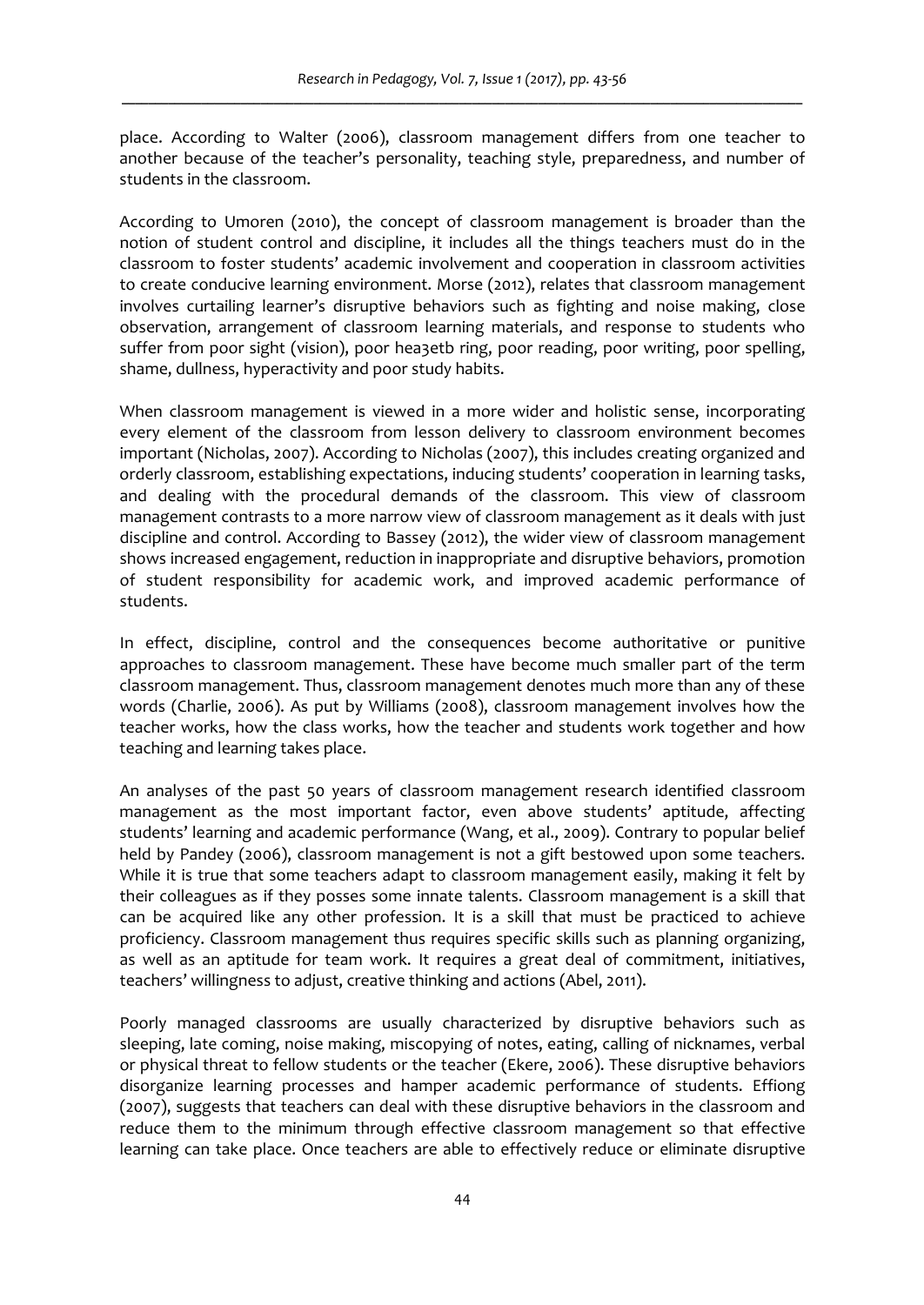behaviors in the classroom, there would be increased academic attentiveness and engagement which would pave way for better academic performance by students.

The use of verbal instruction is one of the techniques for effective classroom management that can be adopted by teachers. According to Good (2004), clear instruction on what should be done gives the students concrete direction to compliance. In this approach, teachers try to be consistent in enforcing the verbal instruction so that it produces the desired results.

Until recently, corporal punishments were used widely as an effective classroom management technique to curb disruptive behaviors in the classroom. It is now not commonly applicable through it is still practiced in some schools as an effective classroom management technique.

Instructional supervision is another technique of effective classroom management adopted by teachers in the classroom. According to Obot (2010), instructional supervision involves moving around the classroom to observe students closely, engaging students in academic activities, asking questions and employing both verbal and non-verbal teaching methods to ensure that students are paying undivided attention and taking more from the lesson than simple facts.

Delegation of authority to learners is still another technique of effective classroom management where the teacher delegates his/her authority to deserving students and assign them duties such as cleaning chalk board, time keeping, controlling noisemakers, managing learning materials, collecting assignment from students, copying lesson notes on the chalk board, class representatives on behalf of the class (Nima, 2004). These contribute a great deal to making the classroom a conducive place since cooperation between students and teachers in the classroom is fostered.

Classroom management techniques are aimed at producing conducive learning environment where students can learn with ease and perform better academically. All of these techniques can be adopted in the classroom depending on the nature of the problem at hand. Based on the above statements, the researcher deemed it necessary to investigate the effect of classroom management on the academic performance of Senior Secondary School One (SSS1) students in Uyo Local Government Area of Akwa Ibom State.

## **2. Statement of the Problem**

Un‐conducive learning environment in the public schools has posed serious problems to students' academic performance over many decades ago. This trend has been on the increase on daily basis. Its prevalence has attracted the concern of the teachers, parents, the guidance counselors and many researchers. Effective classroom management has been discussed extensively at educational seminars and workshops, with efforts aimed at bringing lasting solution to the problem of students' poor academic performance encountered in secondary schools.

In most cases, classroom teachers become tired of using verbal instruction in attempts to establish effective classroom management, but this method alone does not produce desired results. Many teachers use corporal punishment to instill fear and discipline in the classroom yet there are prevalence of disruptive behaviors in the classroom. A lot of teachers waste time and energy in intensive classroom supervision so that the classroom climate could be conducive for lessons. Some classroom teachers delegates authority to deserving prefects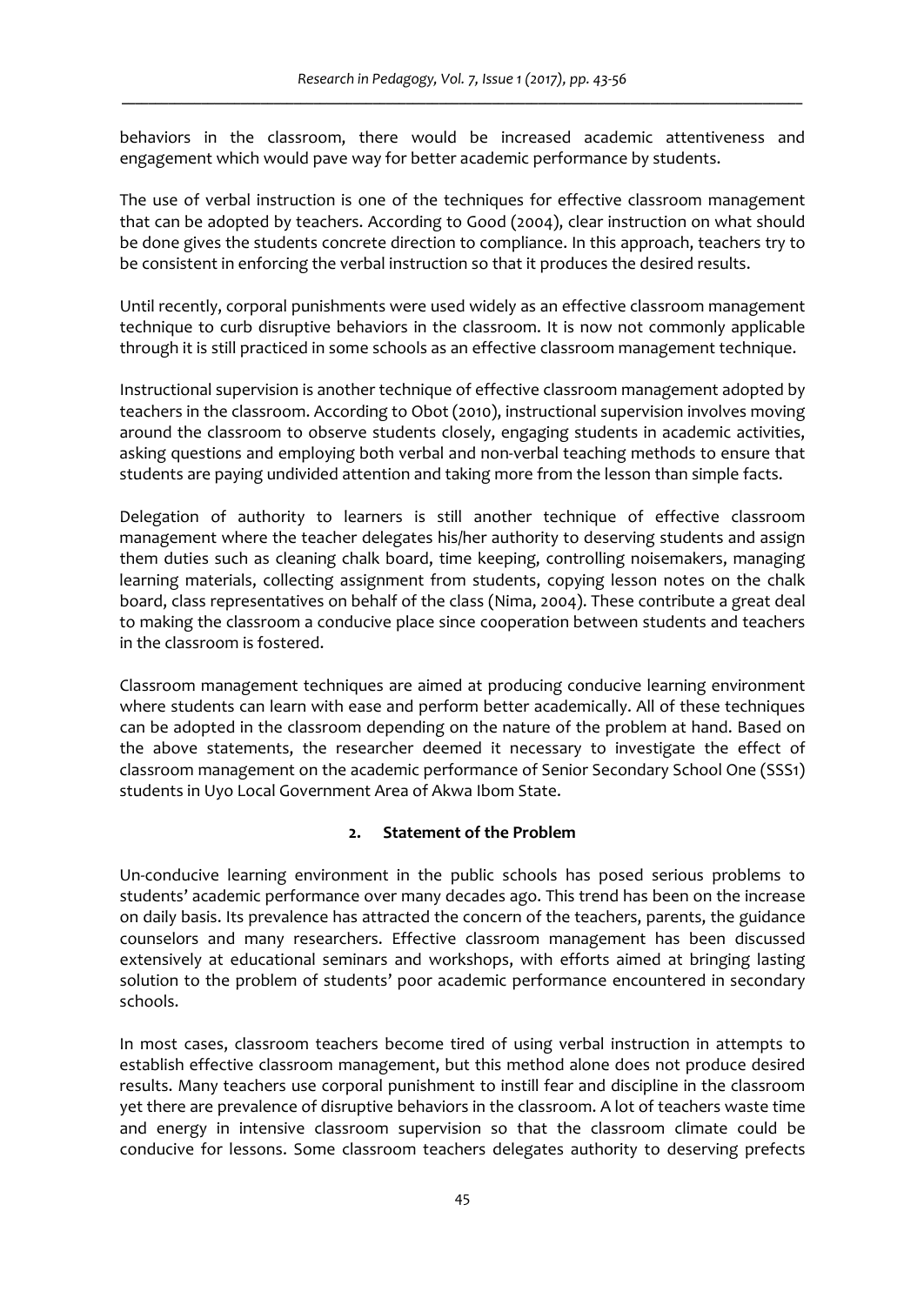such as time – keeper, noise prefects, class prefects, etc. to share in the responsibility of ensuring a conducive learning atmosphere in the classroom. These methods are adopted by teachers to enable the classroom become conducive enough for effective teaching – learning process and to facilitate higher academic performance of the students.

Researchers such as Udo (2002) have investigated on effective classroom management in other geographical locations of Akwa Ibom State. It is necessary to examine effective classroom management and its effects on students' academic performance among Senior Secondary School One (SSS1) in Uyo Local Government Area of Akwa Ibom State.

## **3. Purpose of the Study**

The purpose of this study was to examine effective classroom management and students' academic performance in Uyo Local Government Area of Akwa Ibom State.

The objective of the study includes:

- (i) To access the use of verbal instruction and how it could enhance students' academic performance.
- (ii) To examine the use of corporal punishment on the learners and its effects on students' academic performance.
- (iii) To determine how the use of instructional supervision could affect students' academic performance.
- (iv) To evaluate how delegation of authority to learners could affect students' academic performance.

### **4. Research Questions**

The following research questions were raised:

- (I) How does verbal instruction affect students' academic performance?
- (II) How does corporal punishment affect students' academic performance?
- (III) In what ways does the use of instructional supervision affect students' academic performance?
- (IV) How does delegation of authority to learners affect students' academic performance?

### 5. **Research Hypotheses**

The following null hypotheses were formulated:

- i) Verbal instruction does not significantly influence students' academic performance.
- ii) Corporal punishment does not significantly influence students' academic performance.
- iii) Instructional supervision does not significantly influence students' academic performance.
- iv) Delegation of authority to learners does not significantly influence students' academic performance.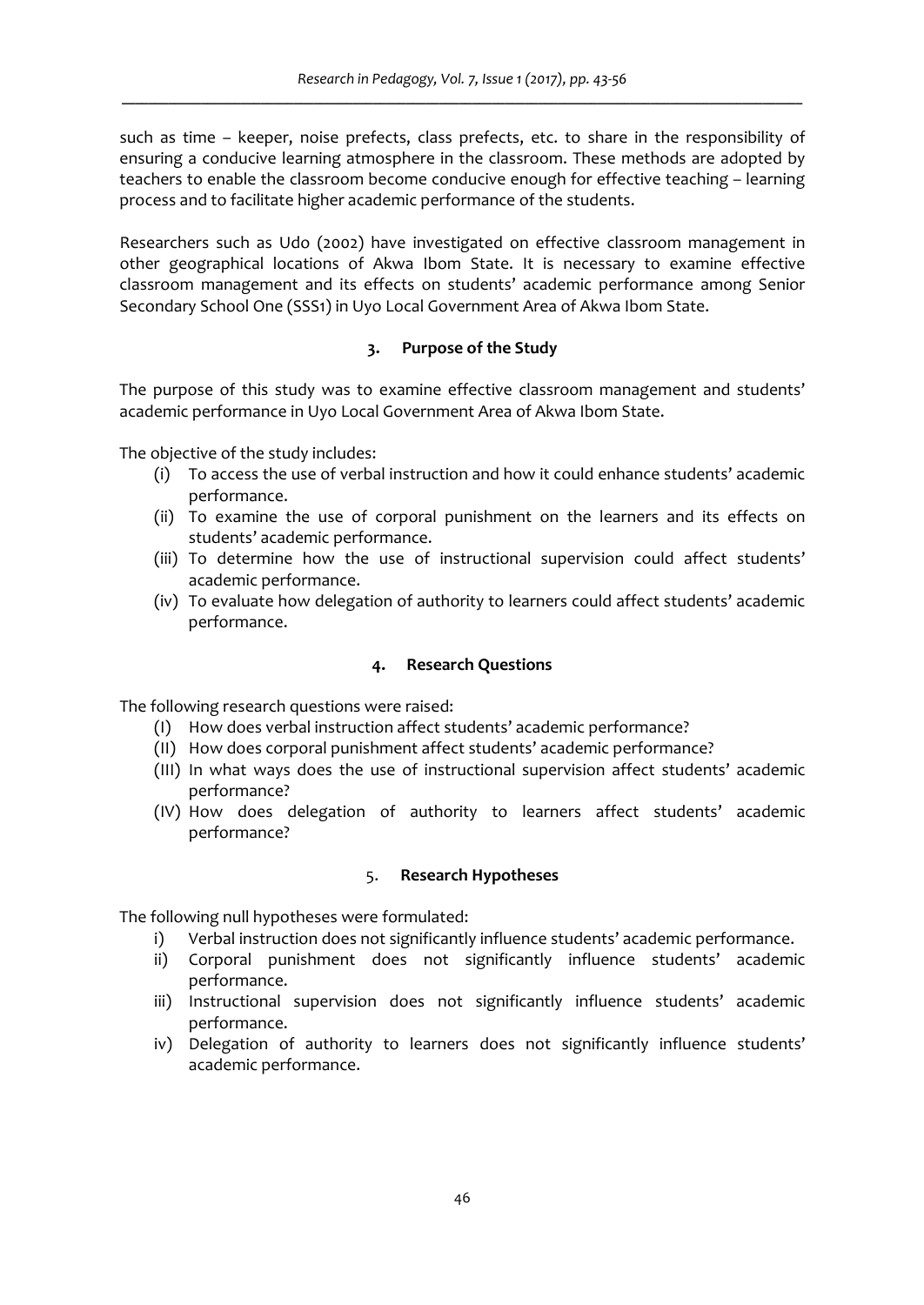# **6. Significance of the Study**

This study will be significant as it will yield data that will help a number of individuals and educational stakeholders such as the Ministry of Education, researchers and PTA members to ascertain the extent to which effective classroom management affects students' academic performance in secondary schools.

The findings provided in this study will help teachers in accessing the effects of their classroom management on student's academic performance in the school. Likewise, Ministry of Education and the curriculum planners will use the results of this study to guide them in imbibing classroom management skills in teachers so as to improve students' academic performance. The study is equally significant to PTA members in that they will understand how disruptive behavior can hamper students' academic performance. It will create awareness among teachers and parent on the need to always establish a conducive learning environment for improved academic performance among children.

# **7. Methodology**

The survey design was adopted to determine the influence of effective classroom management on students' academic performance among Senior Secondary School One (SS1) students in Uyo Local Government Area of Akwa Ibom State. The survey design allowed for selection of sample that would represent a large population such as in this study.The sample of this study consisted of 200 Senior Secondary School One (SS1) students from five public secondary schools. In each sampled school, 40 students were selected to take part as respondents.

## **8. Instrumentation**

The researcher – made questionnaire entitled "Effective Classroom Management and Students' Academic Performance Questionnaire" (ECMASAPQ) was used to elicit responses from the subjects. Experts in Test and Evaluation in the Department of Educational Foundation, Guidance and Counseling, Faculty of Education, University of Uyo, critically scrutinized the contents of the questionnaire. The validators effected necessary corrections on the draft copy before accepting it suitable for further procedures.

The instrument has two sections. Section A collects respondents' demographic data, while section B has 25 items which measures the relationship between effective classroom management and students' academic performance in secondary schools. The instrument had a 4–point rating scale as follows: Strongly Agree (SA), Agree (A), Disagree (D), Strongly Disagree (SD).

## 9. **RESULT PRESENTATION**

**Research Question 1.** How does verbal instruction affect students' academic performance?

| S/N | ltem                                                                        |      |                 |
|-----|-----------------------------------------------------------------------------|------|-----------------|
|     |                                                                             | No.  | O/<br>No.<br>70 |
|     | My teacher instructs us on what to be done in the $\vert$ 151<br>classroom. | 75.5 | 24.5<br>49      |

*Figure 1: Percentage Presentation of data for question 1*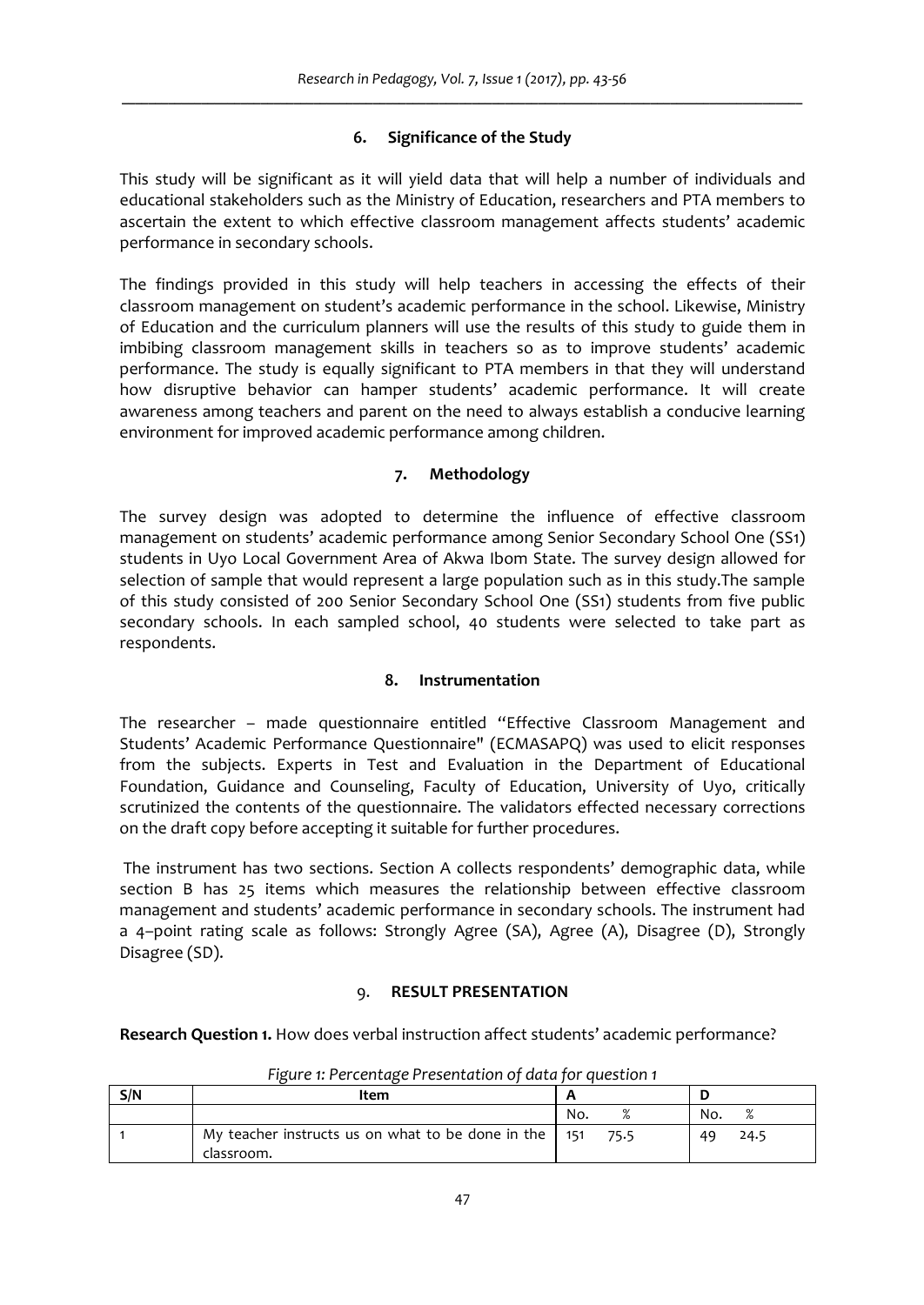| My teacher takes time to stress on disciplinary rules<br>and regulations of the classroom.              | 117 | 58.5 | 83  | 41.5 |
|---------------------------------------------------------------------------------------------------------|-----|------|-----|------|
| My teacher gives directives on when I should discuss<br>in the classroom so that I do not make a noise. |     |      |     |      |
|                                                                                                         | 121 | 60.5 | 79  | 39.5 |
| My teacher warns me on when to start writing<br>during lesson period so that I do not lose focus.       |     |      |     |      |
|                                                                                                         | 106 | 53   | 94  | 47   |
| My teacher directs on how learners could submit<br>assignment quietly without disturbing the class.     |     |      |     |      |
|                                                                                                         | 101 | 50.5 | 99  | 49.5 |
|                                                                                                         | 596 | 298  | 404 | 202  |

*Field Work, 2017* 

Figure 1 shows that majority of students receives verbal instructions from their classroom teacher on how to conduct themselves so as to benefit optionally form the class.

**Research Question 2.** How does corporal punishment affect students' academic performance?

| S/N | Item                                                                 | A   |      | D   |      |
|-----|----------------------------------------------------------------------|-----|------|-----|------|
|     |                                                                      | No. | %    | No. | %    |
| 6   | My teacher orders me to kneel down when I come<br>late to the class. | 132 | 66   | 68  | 34   |
|     | My teacher asks me to pick leaves when I fail to                     |     |      |     |      |
|     | submit my assignment.                                                | 93  | 46.5 | 107 | 53.5 |
| 8   | My teacher sends me out to cut grass when I make a                   |     |      |     |      |
|     | noise.                                                               | 94  | 47   | 106 | 53   |
| q   | My teacher uses cane on me when I insult a senior                    |     |      |     |      |
|     | person.                                                              | 140 | 70   | 60  | 30   |
| 10  | behave well in the classroom only when my teacher                    |     |      |     |      |
|     | uses punishment on me.                                               | 61  | 30.5 | 139 | 69.5 |
|     |                                                                      | 520 | 260  | 480 | 240  |

*Figure 2: Percentage Presentation of data for question 2*

*Field Work, 2017*

Figure 2 shows that majority of students are disciplined by the teacher so that they take their study seriously.

**Research Question 3.** In what ways does the use of instructional supervision affect students' academic performance?

| S/N | Item                                                                                                | A           | D        |
|-----|-----------------------------------------------------------------------------------------------------|-------------|----------|
|     |                                                                                                     | %<br>No.    | %<br>No. |
| 11  | My teacher always goes round the classroom to<br>ensure that students are actively participating in |             |          |
|     | learning activities.                                                                                | 70.5<br>141 | 29.5     |
| 12  | While teaching, my teacher moves round the<br>classroom to spot out learners who make a noise       | 61.5<br>123 | 38.5     |
| 13  | While teaching my teacher inspects students who<br>are fighting each other.                         | 106<br>53   | 47<br>94 |
| 14  | While teaching my teacher conducts himself around                                                   |             |          |

*Figure 3: Percentage Presentation of data for question 3*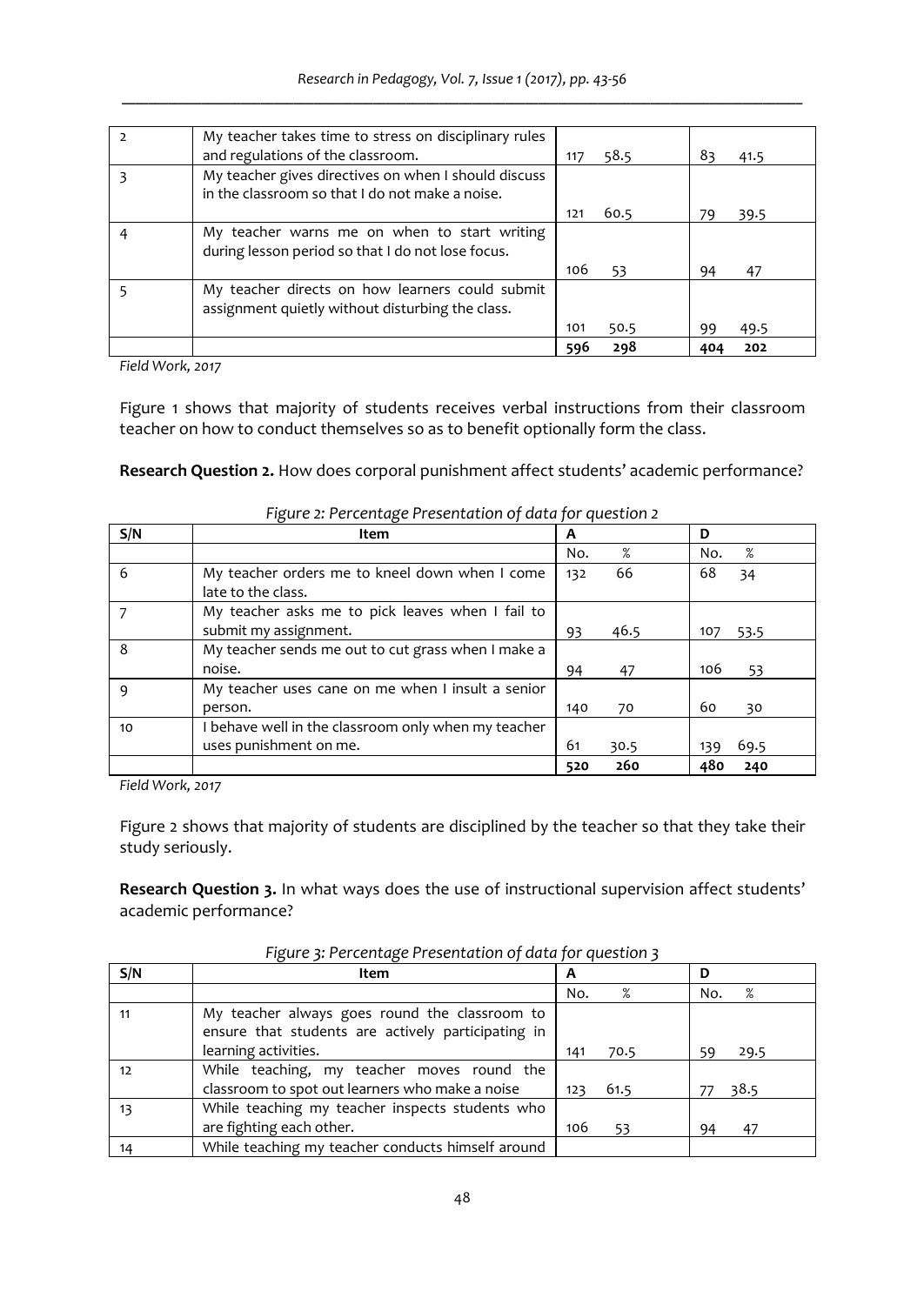| to note students who fail to copy from the chalk  |     |      |    |      |
|---------------------------------------------------|-----|------|----|------|
| board.                                            | 125 | 62.5 |    | 37.5 |
| My teacher is against malpractice during test and |     |      |    |      |
| examinations.                                     | 101 | 50.5 | ٩q | 49.5 |
|                                                   | 596 | 298  |    | 202  |

*Field Work, 2017*

Figure 3 shows that majority of students are encouraged to learn due to their teachers' instructional supervision in the classroom.

4.1.4 **Research Question 4.** How does delegation of authority affect student's academic performance?

| S/N | Item                                                   | A   |       | D            |
|-----|--------------------------------------------------------|-----|-------|--------------|
|     |                                                        | No. | %     | %<br>No.     |
| 16  | My teacher appoints any member of the class to         |     |       |              |
|     | clean the board.                                       | 141 | 70.5  | 29.5<br>59   |
| 17  | My teacher appoints a time-keeper in the classroom.    |     |       |              |
|     |                                                        | 138 | 69    | 62<br>31     |
| 18  | My teacher appoints students to write name of noise    |     |       |              |
|     | makers in the classroom.                               | 120 | 60    | 80<br>40     |
| 19  | My teacher is partial in assigning responsibilities to |     |       |              |
|     | students in the classroom.                             | 111 | 55.5  | 89<br>-44.5  |
| 20  | My teacher appoints a class prefect to write names     |     |       |              |
|     | of late comers to class.                               | 105 | 52.5  | 47.5<br>95   |
|     |                                                        | 615 | 307.5 | 385<br>192.5 |

*Figure 4: Percentage Presentation of data for question 4*

*Field Work, 2017*

Figure 4 shows that majority of students increases their participation in classroom activities due to their teachers' delegation of authority.

| Figure 5 Percentage Presentation of Data for responses on effective classroom |
|-------------------------------------------------------------------------------|
| management and students' academic performance                                 |

| S/N | Item                                                  | A           | D           |
|-----|-------------------------------------------------------|-------------|-------------|
|     |                                                       | %<br>No.    | %<br>No.    |
| 21  | I listen to lessons in the classroom and remember all |             |             |
|     | during examinations.                                  | 115<br>57.5 | 85<br>42.5  |
| 22  | I perform well during examinations because I study    |             |             |
|     | very hard.                                            | 111<br>55.5 | 89<br>44.5  |
| 23  | My teachers' order of "Fail-and-Go" forced me to      |             |             |
|     | read harder to pass in examination.                   | 66<br>132   | 658<br>34   |
| 24  | My teachers' strict classroom management forced       |             |             |
|     | me to change my habits to a better and rewarding      |             |             |
|     | performance.                                          | 63<br>31.5  | 68.5<br>137 |
| 25  | My teachers' classroom management creates fear        |             |             |
|     | that weakens learning and causes low academic         |             |             |
|     | performance.                                          | 83<br>41.5  | 58.5<br>117 |
|     |                                                       | 252<br>504  | 248<br>496  |

Field Work, 2017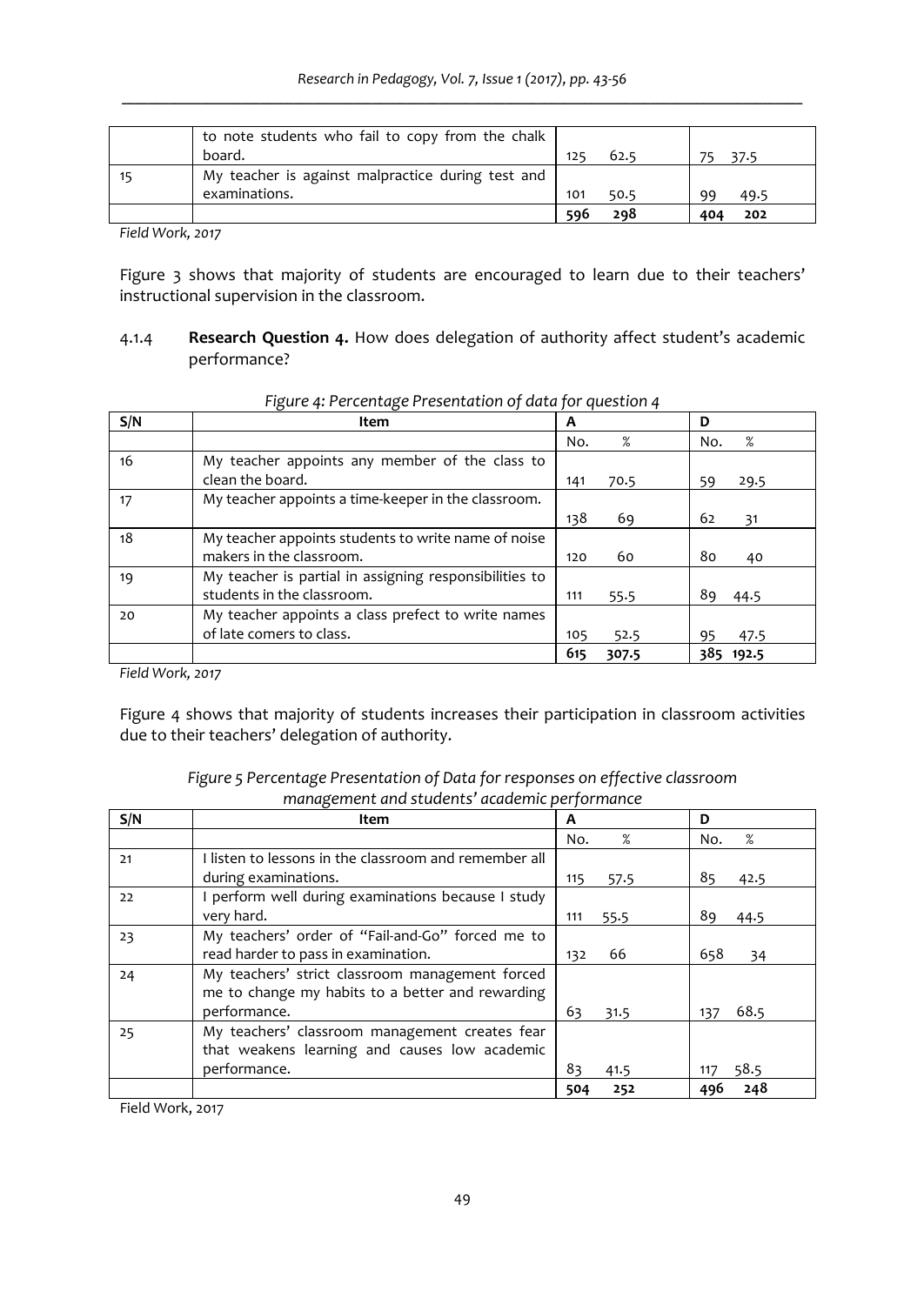Figure 5 shows that majority of students perform well academically due to effective classroom management.

**Hypothesis 1.** Verbal instruction does not significantly influence students' academic performance.

| Figure 6: Calculation of chi-square for hypothesis 1 |                        |         |           |                             |  |  |
|------------------------------------------------------|------------------------|---------|-----------|-----------------------------|--|--|
| Observed                                             | Expected Frequency (E) | $O-E$   | $(O-E)^2$ | $\Sigma$ (O-E) <sup>2</sup> |  |  |
| Frequency (O)                                        |                        |         |           | Ε                           |  |  |
| 151                                                  | 119.2                  | 31.8    | 1011.24   | 8.48                        |  |  |
| 49                                                   | 80.8                   | $-31.8$ | 1011.24   | 12.52                       |  |  |
| 117                                                  | 119.2                  | $-2.2$  | 4.84      | 0.04                        |  |  |
| 83                                                   | 80.8                   | 2.2     | 4.84      | 0.06                        |  |  |
| 121                                                  | 119.2                  | 1.8     | 3.24      | 0.03                        |  |  |
| 79                                                   | 80.8                   | $-1.8$  | 3.24      | 0.04                        |  |  |
| 106                                                  | 119.2                  | $-13.2$ | 174.24    | 1.46                        |  |  |
| 94                                                   | 80.8                   | 13.2    | 174.24    | 2.16                        |  |  |
| 101                                                  | 119.2                  | $-18.2$ | 331.24    | 2.78                        |  |  |
| 99                                                   | 80.8                   | 18.2    | 331.24    | 4.10                        |  |  |
|                                                      |                        |         |           | $X^2 = 31.67$               |  |  |

*Field Work, 2017* At 4.df; significant level of 0.05, critical value is 9.49.

Figure 6 shows that verbal instructions significantly influence students' academic performance. Therefore, the null hypothesis is rejected since the calculated value is greater than the critical value (i.e 31.67>9.49).

**Hypothesis 2.** Corporal punishment does not significantly influence students' academic performance.

| Observed Frequency (O) | Expected Frequency (E) | $O-E$ | $(O-E)^2$ | $\Sigma$ (O-E) <sup>2</sup> |
|------------------------|------------------------|-------|-----------|-----------------------------|
|                        |                        |       |           | E                           |
| 132                    | 104                    | 28    | 784       | 7.54                        |
| 68                     | 96                     | $-28$ | 784       | 8.17                        |
| 93                     | 104                    | $-11$ | 121       | 1.16                        |
| 107                    | 96                     | 11    | 121       | 126                         |
| 94                     | 104                    | $-10$ | 100       | 0.96                        |
| 106                    | 96                     | 10    | 100       | 1.04                        |
| 140                    | 104                    | 36    | 1296      | 12.46                       |
| 60                     | 96                     | -36   | 1296      | 13.5                        |
| 61                     | 104                    | $-43$ | 1849      | 17.78                       |
| 139                    | 96                     | 43    | 1849      | 19326                       |
|                        |                        |       |           | $X^2 = 83.13$               |

*Figure 7: Calculation of chi‐square for hypothesis 2*

*Field Work, 2017*

At 4 d. f and significance level of 0.05, the critical value is 9.49.

Figure 7 shows that corporal punishments significantly influence students' academic performance. Therefore, the null hypothesis is rejected since the calculated value is greater than the critical value (i.e  $83.13 > 9.49$ ).

**Hypothesis 3.** Instructional Supervision does not significantly influence students' academic performance.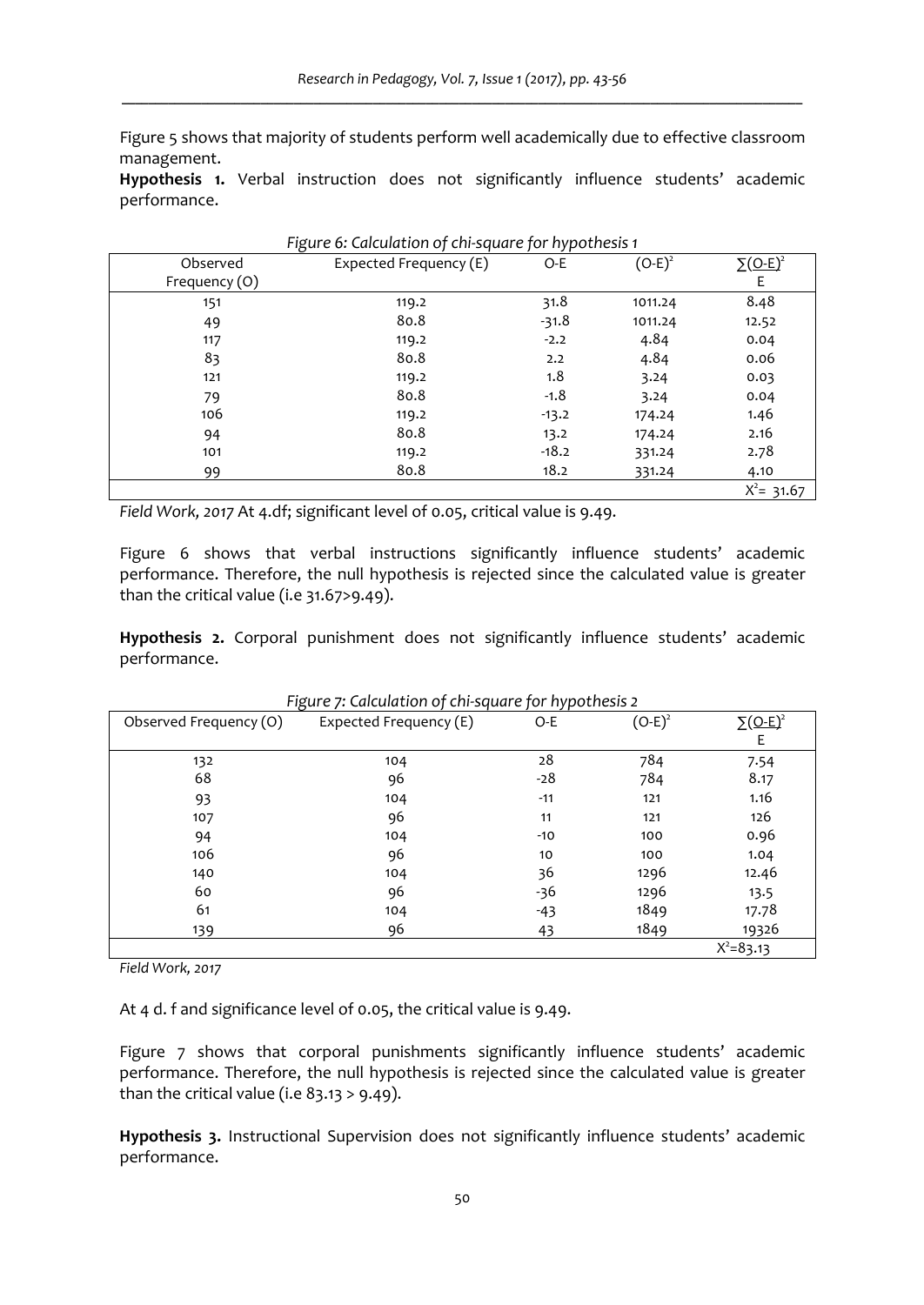|                        | ັ                      | . .     |           |                             |
|------------------------|------------------------|---------|-----------|-----------------------------|
| Observed Frequency (O) | Expected Frequency (E) | O-E     | $(O-E)^2$ | $\Sigma$ (O-E) <sup>2</sup> |
|                        |                        |         |           | Ε                           |
| 141                    | 119.2                  | 21.8    | 475.24    | 3.99                        |
| 59                     | 80.8                   | $-21.8$ | 475.24    | 5.88                        |
| 123                    | 119.2                  | 3.8     | 14.4      | 0.12                        |
| 77                     | 80.8                   | -3.8    | 14.4      | 0.18                        |
| 106                    | 119.2                  | $-13.2$ | 174.24    | 1.46                        |
| 94                     | 80.8                   | 13.2    | 174.24    | 2.16                        |
| 125                    | 119.2                  | 5.8     | 33.64     | 0.28                        |
| 75                     | 80.8                   | $-5.8$  | 33.64     | 0.42                        |
| 101                    | 119.2                  | $-18.2$ | 331.24    | 2.78                        |
| 99                     | 80.8                   | 18.2    | 331.24    | 3.35                        |
|                        |                        |         |           | $X^2 = 20.62$               |

*Figure 8: Calculation of chi‐square for hypothesis 3*

*Field Work, 2017*

At 4 d.f. and significance level of 0.5, the critical value is 9.49.

Figure 8 shows that instructional supervision significantly influence students' academic performance. Therefore, the null hypothesis is rejected since the calculated value is greater than the critical value (i.e  $20.62 > 9.49$ ).

**Hypothesis 4.** Delegation of Authority does not significantly influence students' academic performance.

| Observed Frequency (O) | Expected Frequency (E) | $O-E$ | $(O-E)^2$ | $\Sigma$ (O-E) <sup>2</sup> |
|------------------------|------------------------|-------|-----------|-----------------------------|
|                        |                        |       |           |                             |
| 141                    | 123                    | 18    | 324       | 2.63                        |
| 59                     | 77                     | $-18$ | 324       | 4.21                        |
| 138                    | 123                    | 15    | 225       | 1.83                        |
| 62                     | 77                     | $-15$ | 225       | 2.92                        |
| 120                    | 123                    | -3    | 9         | 0.07                        |
| 80                     | 77                     | 3     | 9         | 0.12                        |
| 111                    | 123                    | $-12$ | 144       | 1.17                        |
| 89                     | 77                     | 12    | 144       | 1.87                        |
| 105                    | 123                    | $-18$ | 324       | 2.63                        |
| 95                     | 77                     | 18    | 324       | 4.21                        |
|                        |                        |       |           | $X^2 = 21.66$               |

*Figure 9: Calculation of chi‐square for hypothesis 4*

*Field Work, 2017*

At 4 d.f and significance level of 0.05, critical value is 9.49.

Figure 9 shows that delegations of authority significantly influence students' academic performance. Therefore, the null hypothesis is rejected since the calculated value is greater than the critical value (i.e.  $21.66 > 9.49$ ).

*Figure 10: Calculation of chi‐square for the Reponses on classroom management and students' academic performance.*

| .                           |                              | .         |   |
|-----------------------------|------------------------------|-----------|---|
| <b>requency</b><br>)bserved | -reguency<br>cxpected<br>. . | <br><br>- | . |
|                             |                              |           |   |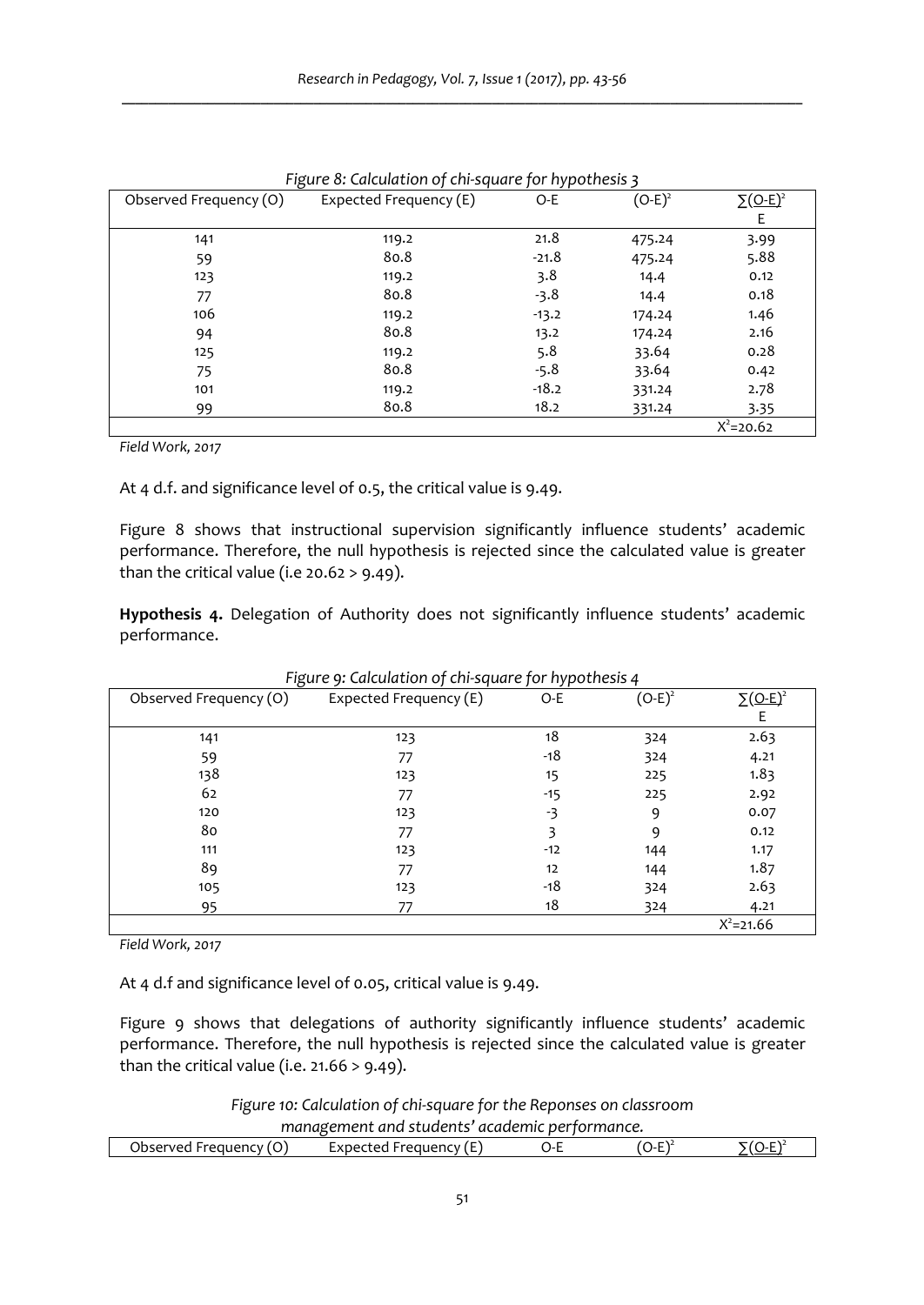*Research in Pedagogy, Vol. 7, Issue 1 (2017), pp. 43‐56 \_\_\_\_\_\_\_\_\_\_\_\_\_\_\_\_\_\_\_\_\_\_\_\_\_\_\_\_\_\_\_\_\_\_\_\_\_\_\_\_\_\_\_\_\_\_\_\_\_\_\_\_\_\_\_\_\_\_\_\_\_\_\_\_\_\_\_\_\_\_\_\_\_\_\_\_\_\_\_\_\_\_\_\_\_\_\_\_\_\_\_\_\_\_\_\_\_\_\_\_\_\_\_*

|     |       |         |         | Ε             |
|-----|-------|---------|---------|---------------|
| 115 | 100.8 | 14.2    | 201.64  | 2.00          |
| 85  | 99.2  | 14.2    | 201.64  | 2.03          |
| 11  | 100.8 | 10.2    | 104.04  | 1.03          |
| 89  | 99.2  | $-10.2$ | 104.04  | 1.05          |
| 132 | 100.8 | 31.2    | 973.44  | 9.66          |
| 68  | 99.2  | $-31.2$ | 973.44  | 9.81          |
| 63  | 100.8 | $-37.8$ | 1428.84 | 14.18         |
| 137 | 99.2  | 37.8    | 1428.84 | 14.03         |
| 83  | 100.8 | $-17.8$ | 316.84  | 3.14          |
| 117 | 99.2  | 17.8    | 316.84  | 3.19          |
|     |       |         |         | $X^2 = 60.12$ |

*Field Work, 2017*

At 4 d.f and significance level of 0.05, critical value is 9.49.

Figure 10 shows that effective classroom management significantly influence students' academic performance. Therefore, the null hypothesis is rejected since the calculated value is greater than the critical value (i.e. 60.12 > 9.49).

### 10. **Discussion of Findings**

The results of findings in this study were discussed in this section based on the hypotheses used in guiding the study.

## **Verbal Instruction and Students Academic Performance**

Result inFigure6 revealed that Senior Secondary School One (SS1) students in public secondary schools in Uyo Local Government Area whose teachers give instructions do differ significantly in terms of academic performance from those whose teachers do not. This means that the earlier posited null hypothesis is rejected.

This result is in line with the view of Obinaju (2006), which states that most students misbehave and perform below expectations because the classroom teacher fail to give and explain disciplinary rules and regulations governing the class. This result is also in line with the views of Okon (2009) who asserted that verbal instruction on what to be done gives students an idea of what is expected of them in the classroom and this help them to behave well.

In another perspective, this result supports the views of Ndiana (2009) which opines that if teachers give directives on how classroom activities should be done, the classroom will be orderly enough for lessons to be affective, this will have positive impact on students' academic performance.

Based on the above discussion, it is deducted that senior secondary school one (SS1) students in Uyo Local Government Area whose teachers give verbal instructions exhibits less disruptive behavior and perform better academically.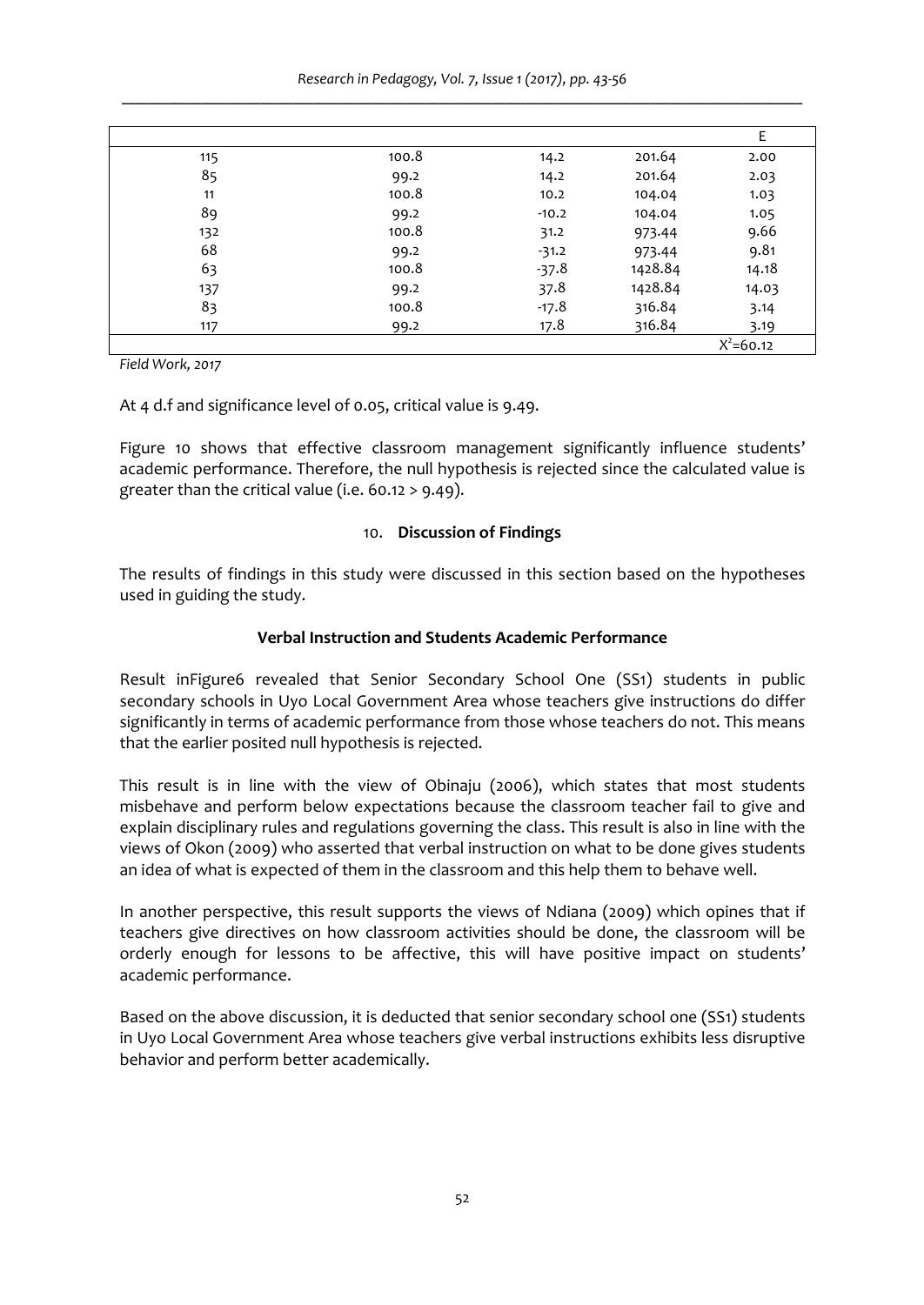# **Corporal Punishment and Students' Academic Performance**

The result inFigure7 revealed that Senior Secondary School One (SS1) students in public schools in Uyo Local Government Area whose teachers administer corporal punishment do differ significantly in terms of academic performance from other students whose teachers do not. This means that the null hypothesis earlier posited is rejected.

The result is in line with the views of Etim (2005) which asserted that corporal punishment makes students think twice before committing the same offence. It is also in support of Ime (2008) who opined that students only respond to corporal punishment. According to Udeme (2006), effective classroom management involves the teacher's considerable use of corporal punishment which will create a conducive learning atmosphere.

This result is also in agreement with Ukpong (2007), which posited that effective use of corporal punishment produce an orderly classroom setting, which will have a positive impact on students' academic performance.

Based on the above discussion, it is deducted that Senior Secondary School One (SS1) students Uyo Local Government Area whose teachers use corporal punishment exhibit less disruptive behavior and perform better academically.

# **Instructional Supervision and Students' Academic Performance**

The result of findings in Figure 8 revealed that instructional supervision significantly influence Senior Secondary School One (SS1) students' academic performance in Uyo Local Government Area of Akwa Ibom State.

This result is in line with the views of Essien (2009) which asserted that instructional supervision creates an avenue for an interactive session between teachers and students. This according to Essien (2009) gives teachers the opportunity to discover their students' weakness, strength talent etc. and render academic assistance when the need arise. This significantly influences student's academic performance.

The results is also in line with the remark of Babalola & Ayeni (2009) which stipulate that students will develop keen interest in academic activities if teachers show concern in their academic well‐being and encourage them through instructional supervision.

Based on the above discussion, it is expected that Senior Secondary School One (SS1) students in Uyo Local Government Area of Akwa Ibom State whose teachers carryout instructional supervision exhibit less disruptive behavior and develop rewarding academic habits with the help of the teacher.

# **Delegation of Authority and Students' Academic Performance**

The result of findings in Figure9 revealed that delegation of authority significantly influence Senior Secondary School One (SS1) students' academic performance in Uyo Local Government Area of Akwa Ibom State.

This result is in agreement with Ubom (2008) who asserted that delegation of authority creates an avenue for students to be part of their academic work. This result is equally in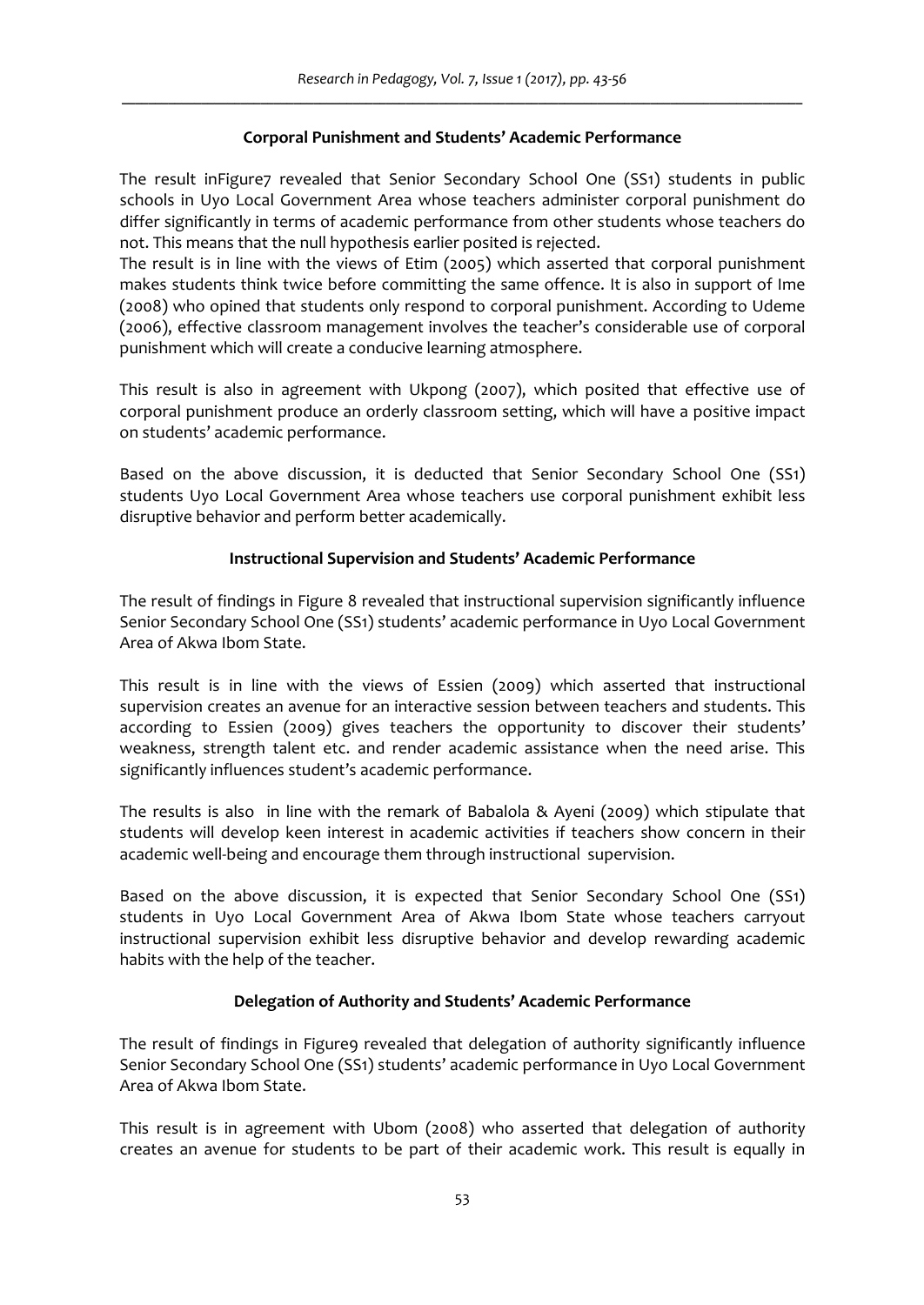agreement with Denga (2001) which posted that delegation of authority gives students the feeling that they play active role in keeping the classroom safe and orderly. Since it's their responsibility to keep the classroom orderly, the rate at which disruptive behavior occurs will reduce, making classroom management effective to positively influence students' academic performance.

The result is also in line with the opinion of Adegoke (2004) who believes that students would appreciate the responsibility they are entrusted with through delegation of authority by their teachers to make the classroom conducive. Adegoke (2004) also opined that delegation of authority increases students' participation in school activities.

Based on the above discussion, it is inferred that senior secondary school one (SS1) students Uyo Local Government Area of Akwa Ibom State whose teachers delegate authority to exhibit less disruptive behavior and perform better academically.

## **Effective Classroom Management and Students' Academic Performance**

The result of findings in Figure 10 revealed that effective classroom management significantly influences senior secondary one (SS1) students' academic performance in Uyo Local Government Area, Akwa Ibom State.

This result is in line with the views of Ndiyo (2011), which asserted that among the factors that influence students' academic performance, teachers' efficiency in classroom management stands out as the most important. The result is also in agreement with Baker (2000) who states that effective classroom management techniques supports and facilitates effective teaching and learning, in so doing enhancing students' academic performance.

The result is also in line with the opinion of Wang (2009), who opined that mastering effective classroom management techniques and applying them appropriately is a base competence for teachers who wish to significantly influence their student's academic performance.

Based on the above discussion, it is deduced that academic performance among senior secondary school one (SS1) students in Uyo Local Government Area, Akwa Ibom State is significantly influenced by teacher's classroom management.

### 11. **Recommendations**

The following recommendations are made based on the findings of this study.

- (i) Teachers should establish rules and regulations in the classroom against disruptive behavior.
- (ii) Teachers should always pay attention to their classroom management skills so that it affects students' academic performance positively.
- (iii) Teachers should give academic assistance to students during lesson delivery
- (iv) Teachers should be cautious while using punishment so that it does adversely affect students' academic performance.
- (v) Teachers should assign responsibilities to students to make them have full participation in the learning process.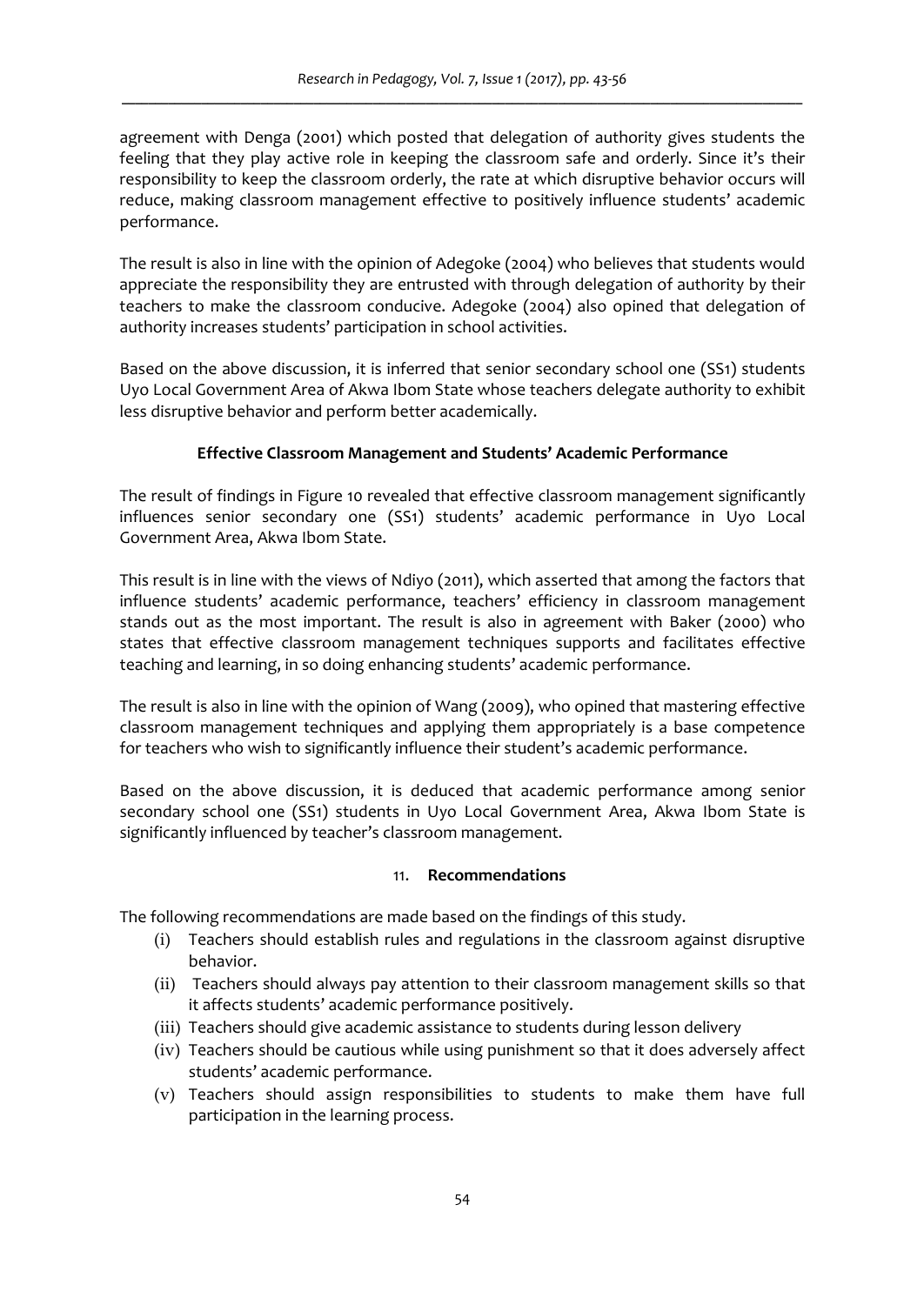- (vi) Principals should ensure that teachers acquire effective classroom management skills that will not create fear in the classroom and will not weaken students' academic performance.
- (vii) Educational conferences and seminars should be organized for teachers to learn and acquire new effective classroom management skills.

#### 12. **Conclusion**

Based on the result of this study, it is concluded that Senior Secondary School One (SS1) students in the public secondary schools in Uyo Local Government Area differ significantly in terms of academic performance based on verbal instruction, corporal punishment, instructional supervision as well as delegation of authority.

### **References:**

- Abel, E. O. (2011). *Teachers' Characteristics and their Attitudes Towards Classroom Management*. Calabar: Nigerian Rapid Educational Publishers, Nigeria.
- Adegoke, C. J. (2004). *Leadership Style in the Secondary School*. Owerri: Hilcop Publishing Press, Nigeria.
- Babalola, J. B.& Ayeni, A. (2009). *How to Make Students Develop Interest in your lesson*. Unpublished B.Sc. Ed. Seminar in Education, University of Uyo, Uyo.
- Baker B. O. (2000). *Effective Classroom Management Techniques in the Teaching Profession*. New York: Lori Publisher.
- Bassey, B. A. (2012). *A Wider View of Classroom Management*. Uyo: Ekong Publishing House, Nigeria.
- Charlie, M. U. (2006). *Discipline and Management in the Classroom: Theory and practice*. Kaduna: Joyce Graphic Printer and Publishers Company, Nigeria.
- Denga, D. I. (2001). *Special Counselling and Special Education Services for Primary and Secondary Schools in Nigeria.* Calabar: Nigeria Rapid Educational Publishing.
- Effiong, U. A. (2007). *Dealing with Disruptive Behaviours in the Classroom*. Calabar: Hilcop Printing Press, Nigeria.
- Ekere, O. S. (2006). *Concept of Disruptive Behaviour Among Students in Public Secondary Schools*. Uyo: Ekpeyong Publishers, Nigeria.
- Essien, B. D. (2009). *Engaging students in Classroom Activities*. Calabar: Eyong Publishers, Nigeria.
- Etim, U. E. (2005). *The Use of Corporal Punishment on Students in Secondary School*. Uyo: Happy Printing Press, Nigeria.
- Good, H. P. (2004). *Teachers' Directives and Students' Compliance*. New York: Willey.
- Idopise, O. O. (2004). *Classroom Management for Teachers*. Uyo: MEF Publishing Limited, Nigeria.
- Ime, E. O. (2008). *Effective use of Punishment in the Classroom*. Uyo: Jefta Publishing enterprise, Nigeria.
- Marzona, R. E. (2008). *Teachers' Effectiveness in the Classroom*. Ilorin: Gashen Print, Nigeria.
- Ndiana, T. O. (2009). *Giving Rules in the Classroom*. Uyo: Ikpe Publishers, Nigeria.